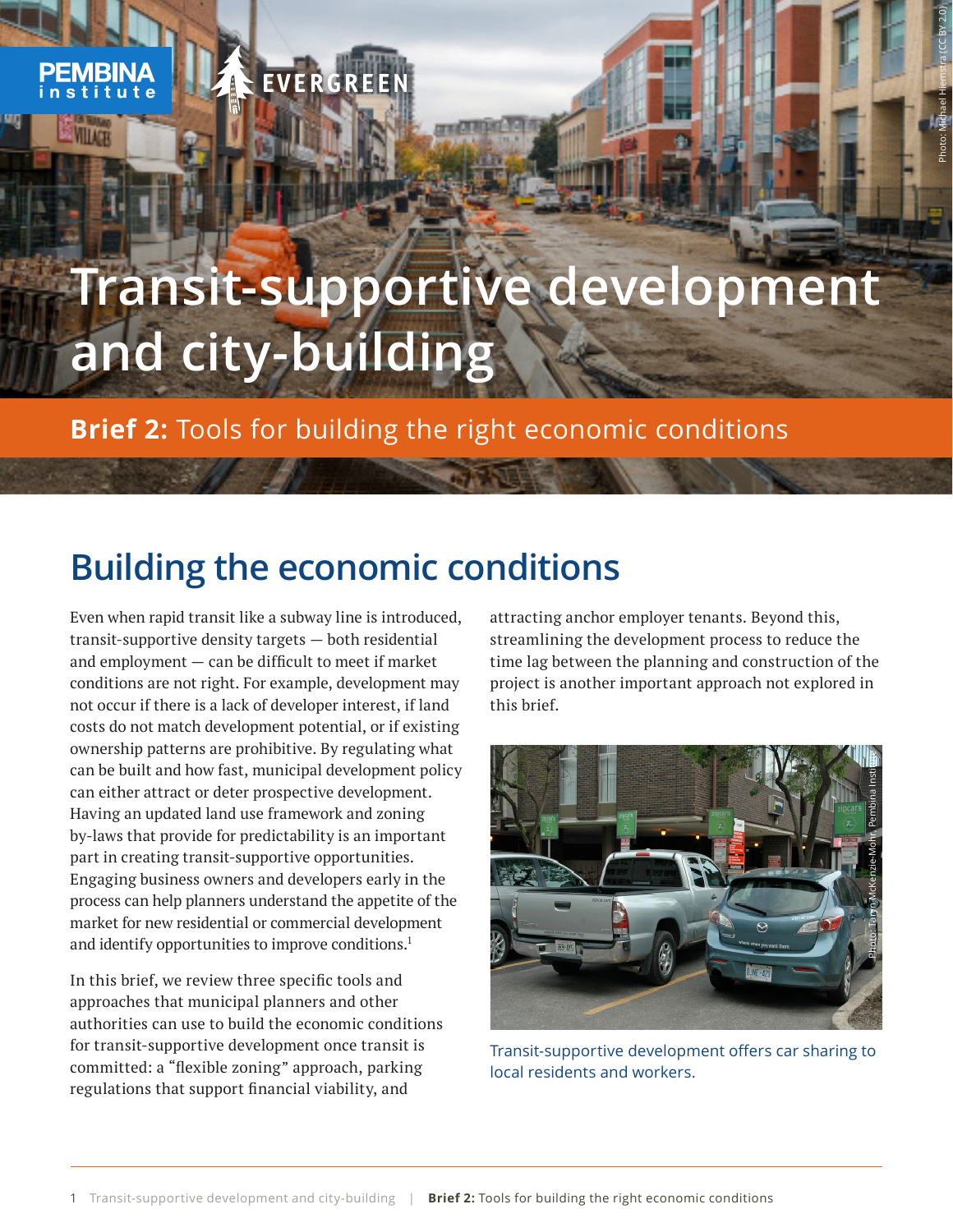#### The economic opportunity of transit-supportive development: The Crossrail in London, England

Leveraging transit, housing and places of employment together is one of the largest opportunities to fight climate change, build more compact and connected communities while creating new business opportunities. The Crossrail, a new 118 km underground transit line under construction in London, England, is a leading example. At a total cost of over \$23 billion (Canadian), 60% of the cost is covered by local beneficiaries through an innovative funding structure, including a Business Rate Supplement (properties assessed over a specific amount contribute certain amounts) and a Community Infrastructure Levy (new developments contribute based on floor space, location and use.)

Set to open by December 2018, neighbourhoods across the line have already seen property value increases and development interest beyond original predictions. Compared to 2012 forecasts, property values in 2016 are, on average, 30% higher than expected. Based on permitted proposed development, the Crossrail could create up to \$31.4 billion in new residential property and \$560 million (Canadian) in new office space — 29% and 14% increases from 2012 forecasts, respectively.<sup>2</sup>

### **Tools and approaches**

#### 1. Implement zoning that is compatible with market demand

Conducting real estate and market studies is a crucial part of planning for transit-supportive development. Even so, in most markets, it can be difficult for municipalities to gauge future demand since there are many influencing factors outside of municipal control. Zoning that provides a degree of flexibility is one way to manage this uncertainty.

#### **Flexible zoning**

Ahead of the Confederation LRT opening in 2018, the City of Ottawa introduced a Transit Oriented Development zoning category (TD zones) for six station areas (about 100 hectares each in size). All six station areas will be required to reach transit-supportive densities of between 200 and 400 jobs and residents per hectare, along with other urban design and placemaking elements.

Interestingly, a two-tier approach to the zoning rules allows property owners to respond to market conditions. While vacant land is required to meet

the new TD zone regulations immediately, existing developments can choose to remain under the former zoning regulation. They can choose to do this even if they redevelop and renovate their site, which makes the arrangement different than typical "grandfathering" rules. When these properties redevelop in a way that either introduces a new land use or exceeds the building height or floor space index maximums of the former bylaw, they are required to meet new TD zone regulations. In all, this two-tiered TD zoning is helpful to create a flexible policy that allows owners to wait for the right market conditions while permitting higher and denser developments when possible.

It is still early to see the impacts of this approach. Some development applications geared towards the LRT have been initiated, and the city expects the development pressure to increase once the LRT opens later in 2018.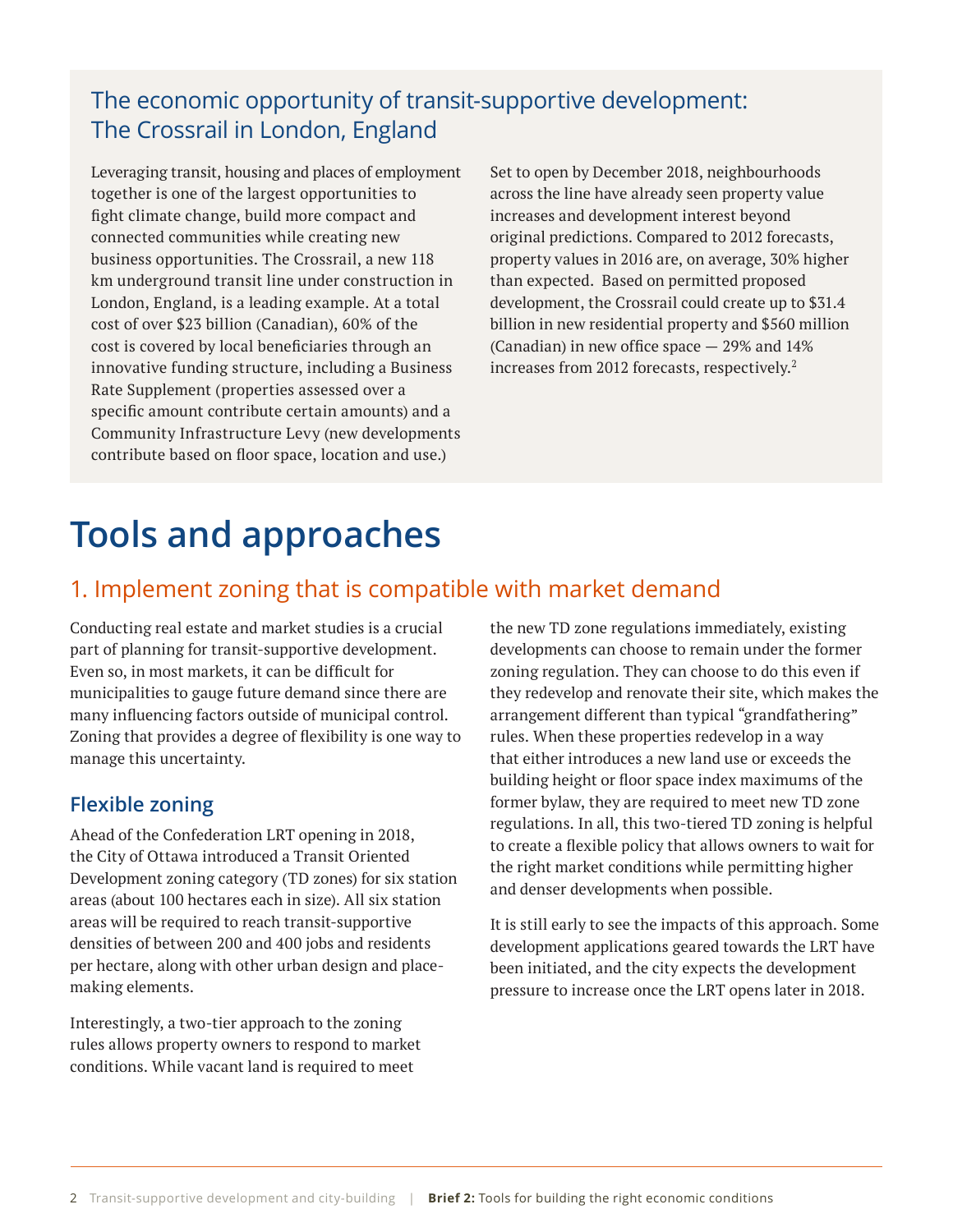### 2. Establish financially-viable parking requirements

Parking regulations are a contentious issue for local residents and transit users, but they can make or break a development from an economic perspective. For many municipalities and transit operators, parking is a difficult balancing act. On one hand, sufficient parking is needed for businesses, residents and transit riders, but prioritizing parking uses valuable land that could support other uses and creates an incentive for driving to transit (rather than using other modes). Parking generates more vehicle traffic, which has implications for safety and congestion. Further, trends toward shared mobility call into question our assumptions about future parking needs.

Studies have demonstrated that the demand for parking in developments around stations can be much lower than established guidelines or regulations require because more people choose non-car modes of travel.<sup>3</sup> Developers, too, may have ideas about how much parking is needed that are based on outdated practices. Freeing up this land leaves more space for homes, shops and offices in these high-demand locations.

#### **Maximum parking regulations**

In the future **B-line LRT** corridor in the **City of Hamilton**, new parking regulations have been introduced in areas zoned as transit-oriented corridors, a new zoning designation developed in response to the LRT.<sup>4</sup> For the first time, the municipality chose to introduce maximum parking regulations for residential development. The limit is 1.25 spaces per unit. There are no maximum regulations for commercial parking, but minimums have been reduced. This approach achieves a balance between parking demand and transit-supportive infrastructure and design.

Further, Hamilton's new transit-oriented corridor zoning does not permit parking or vehicle access to be located at the front of buildings. Instead, buildings must be constructed to the front lot line to promote access for pedestrians. Likewise, car-oriented uses, such as auto repair shops, drive-thru restaurants and gas stations are not permitted. The zoning also requires developments to provide long-term, covered and secure bicycle parking in addition to short-term bicycle parking on streets.

#### **Shift away from free parking**

Throughout Durham Region, GO stations are surrounded by large surface parking lots, which limits access to stations by bike and foot. Though well-used by commuters, these free parking lots prevent the creation of transit-supportive communities around the GO stations. Redeveloping these types of surface parking lots is a major opportunity, and is much cheaper than infill or brownfield development. However, some fear the loss of parking would result in reduced GO ridership, especially if there is a lack of alternatives for getting to the stations.

Approved in 2017, Durham Region's new Transportation Master Plan calls for several key changes. First, it recognizes the importance of transit and its connection to the public realm, road design, walkability and cycling. The region is proposing to lead and develop a coordinated parking strategy across all area municipalities to address parking in a unified and predictable way. This may include zoning by-law amendments to reduce parking requirements, sett parking maximums or permit shared parking. Likewise, Durham Region is looking to support a shift away from free parking by both leading by example at municipal offices and by supporting Metrolinx in implementing paid parking around GO stations. Improved and new car pool lots throughout the region have also been identified as an opportunity to reduce congestion and parking needs around GO stations.



Improved requirements for protected bike parking should be written into transitsupportive zoning.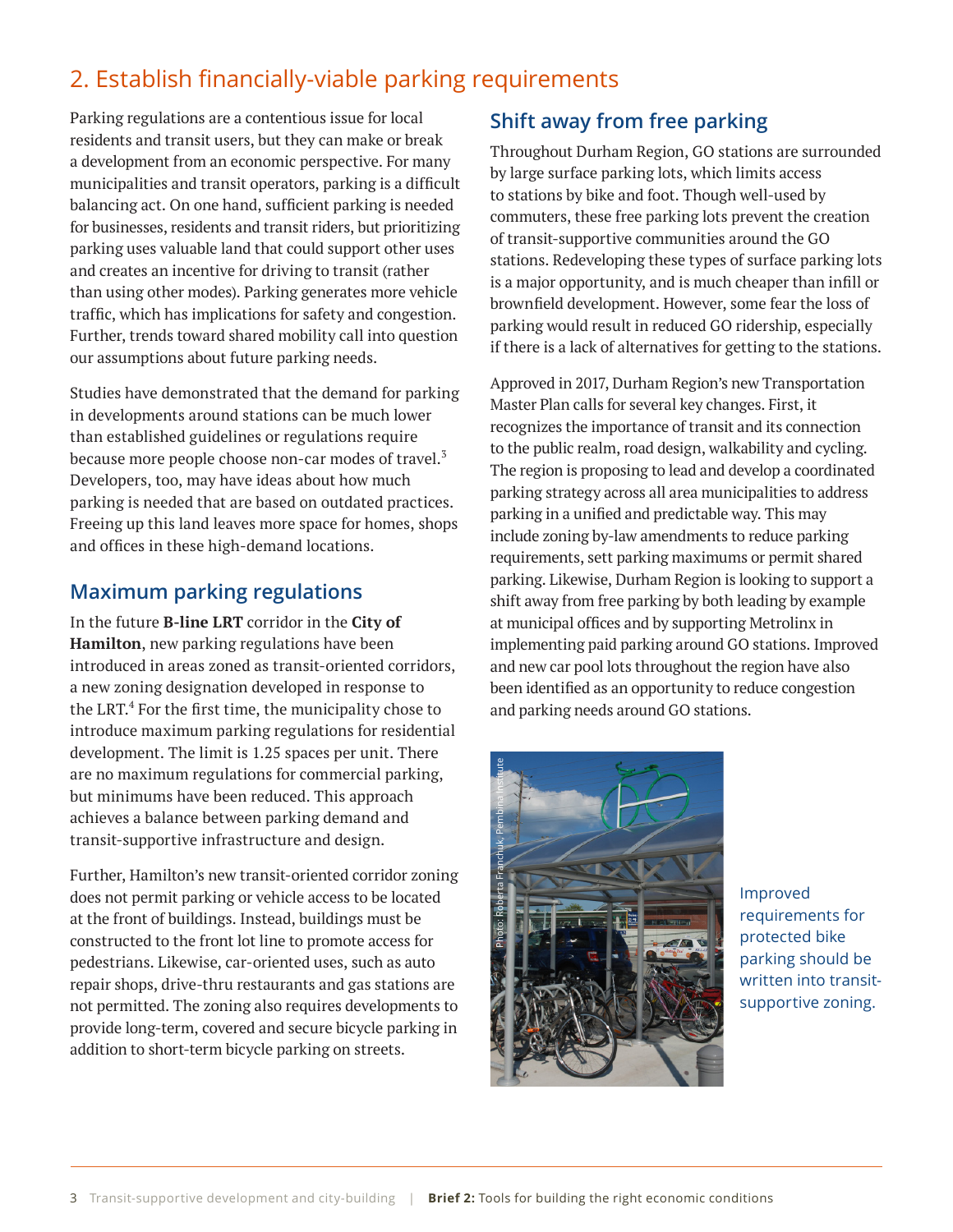#### 3. Attract anchor office/commercial tenants

Attracting employment in addition to residential development makes a transit project significantly more viable, $^5$  but has been extremely difficult in most areas outside of city centres.<sup>6</sup> Building the right economic conditions for employment growth — whether it be small businesses or large corporations — can take several different approaches.

#### **Show the market what is possible**

While the **City of Mississauga** has successfully attracted considerable corporate offices, commercial development has not occurred evenly throughout the city, or along the forthcoming **Hurontario LRT** corridor. In some parts of the route, like Cooksville, redevelopment has been slower where low-rise strip malls are present. Many of the buildings have a condominium ownership structure that includes multiple owners, further slowing redevelopment.

In response, during the master planning process in 2013, the city undertook the creation of "proof of concepts" showing potential redevelopment opportunities. Urban designers created examples of what possible redevelopments on a variety of sites including building height, massing and parking. As a result, the city has done some of the leg work traditionally left to landowners and developers. However, property values still need to rise in order to generate sufficient redevelopment interest.

Elsewhere along the Hurontario LRT, near the airport, the city is driving mid-rise office development by making changes to zoning. Long known for warehouses and industrial uses, the area around the airport cannot support sensitive uses like residential. However, its prime location makes it a good fit for more intense employment uses than the existing industrial ones. Now, the "Gateway Corporate Centre" character area is leveraging the LRT corridor by restricting industrial uses to promote more office redevelopment. Though a minimum two-storey height is in place, redevelopment would ideally take a mid-rise form and, given rising property values along Hurontario, more intense use of land is expected.

#### **Incentives for employment**

The City of Toronto encourages targeted employment uses through the Imagination, Manufacturing, Innovation and Technology business incentive. Qualifying developments can receive a Tax Increment Equivalent Grant (TIEG) for 60% of the increase in the municipal taxes over a 10-year period. $\mathrm{^{7}}$  TIEGs are made possible through Community Improvement Plans, a planning act tool that municipalities can use to provide financial incentives to redevelopment in target areas.

As one the largest single developments of office space in Toronto in the last 30 years, CIBC Square received a \$130 million TIEG for the "transformative nature" of the development. Transformative projects must meet minimum standards of size, investment value, job creation, provision of public amnesties, have the ability to become an anchor for the area and stimulate additional investment. A primary reason for approving CIBC Square's TIEG was that the development directly connected to transit. This includes the GO bus terminal and a connection to Union Station.

A third party review of the grant concluded that the development would not have been able to proceed in its current form without the incentive.<sup>8</sup> It is possible that without the grant, a smaller, more standard office development would have been pursued, without the same public amenities. Often, grants can lead to more transformative projects and enable greater public benefit.

Of course, these kinds of incentives are not feasible in all municipalities; many have lower land values and less appetite for employment development.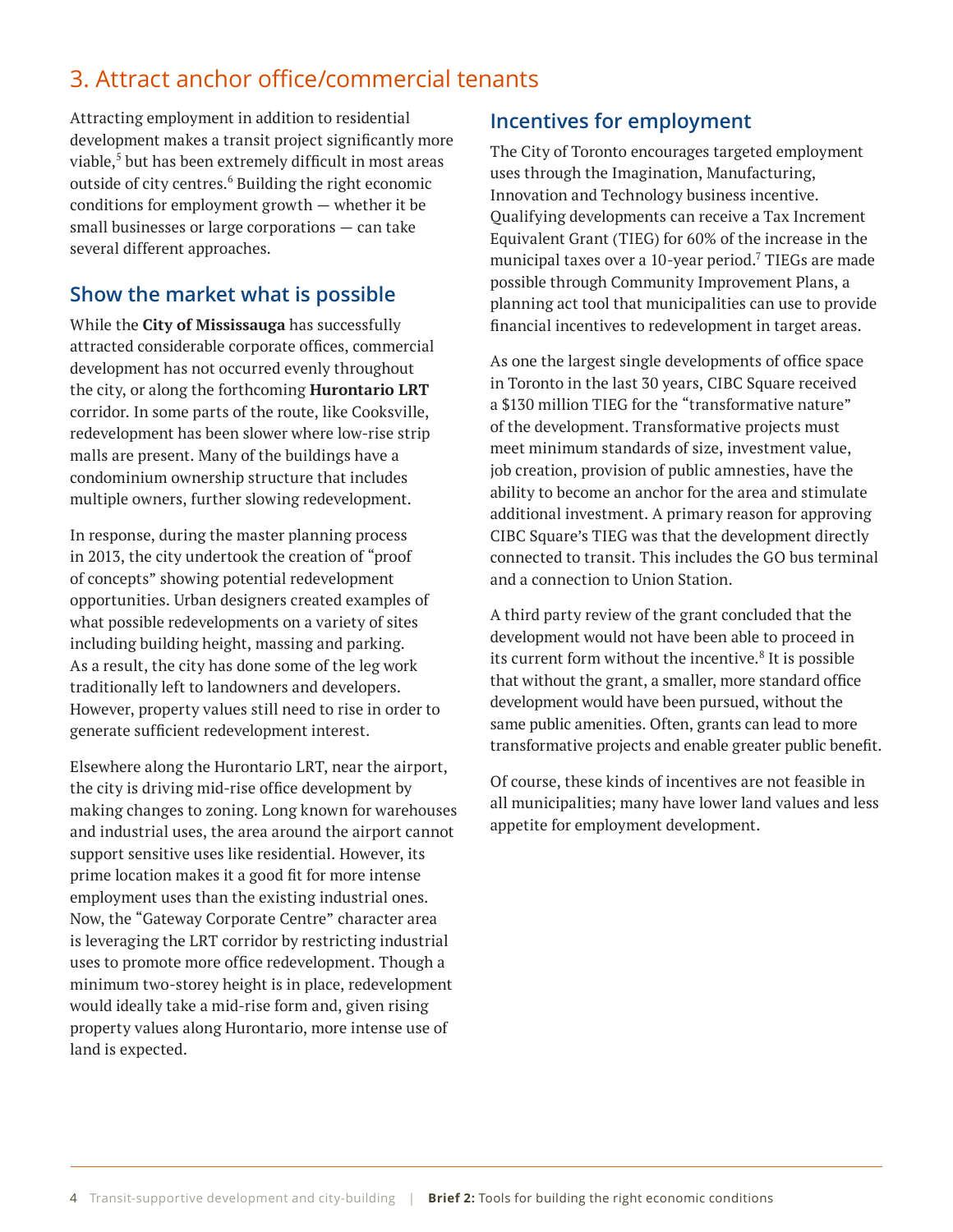

 Some parts of the Hurontario LRT corridor already have high-rise offices, but in other parts of the corridor, the City is promoting office redevelopment to attract more jobs and transit riders.

#### Other economic considerations

Across North America, and certainly in Ontario, cities and transit agencies have struggled to align transit planning with real estate opportunities. To begin, the choice of transit routes has often been guided by a desire to minimize transit capital costs rather than spur viable real estate markets. Further, the lag time between transit route decisions and construction can lead to speculation that drives up land values prematurely.<sup>9</sup>

Land value capture (LVC) is a way to capture the uplift in the value of land and development generated by the improved accessibility that new transit brings.10 LVC can be mutually beneficial for landowners and transit developers, and harness funding for transit that would otherwise be unavailable. Many regulatory and procedural barriers currently prevent LVC however, along with cultural barriers due to the fact that this approach is largely unfamiliar in Ontario.

To take transit and land use planning to the next level, we will need to incorporate these practices. Looking to areas where land around planned transit is publicly owned is a good place to start.